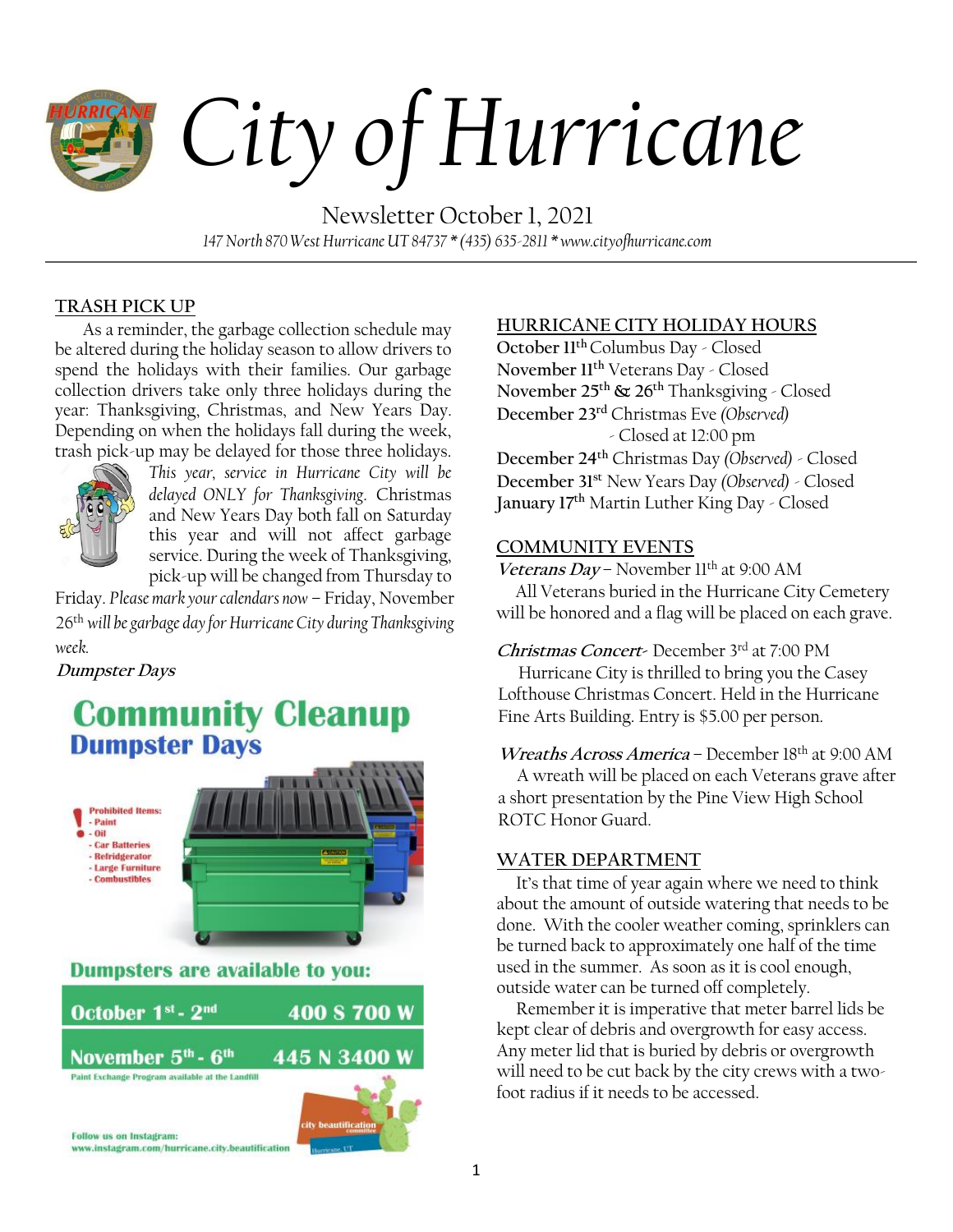If you have an irrigation system that is connected

to the culinary water system, it is important to install a backflow device to prevent bacteria from entering the main water system. Remember, your family would be affected first. These devices need to



be tested annually to make sure they are in working order. If you would like to be added to our reminder list, please call Angie at 435-635-9442. We thank our residents who make an effort to keep our water system bacteria free.

If you have a pressure reducing valve installed on your water service line, it should be checked annually. Most pressure problems are related to this device. For more information about pressure reducing valves, please refer to our website at

[http://www.cityofhurricane.com/categories/departme](http://www.cityofhurricane.com/categories/departments/water-irrigation/) [nts/water-irrigation/](http://www.cityofhurricane.com/categories/departments/water-irrigation/)

# **POWER DEPARTMENT**



 Final preparation is being made for Hurricane City Power's 5th Annual Public Power Day. Public Power Day

is a nationwide celebration hosted by city owned Power Departments. Your Hurricane City Power Department looks forward to this day each year to meet our customers and show you who we are.

 Hurricane Public Power Day celebration is held at the Hurricane City Power's Service Center at 526 West 600 North. This year's celebration will be held on **October 5, 2021, from 4:00-7:00 PM**. Come join us for free food, fun, drawings, games, demos, tours, and bucket truck rides for those that dare.

#### **POLICE DEPARTMENT**

**Shop With a Cop** 

The Hurricane City Police Department will be



participating in the annual Shop with a Cop program again this year. What a great opportunity it is for us to give back to the community to those who are in need this Christmas season.

Every year we help nearly 50 youth and families and we look forward to doing this again. This program would not be possible without the help of our dedicated sponsors that continue to help us every year. If you have questions about this program or are

interested in being a sponsor, please contact Officer Dan Raddatz 435-635-9663.

#### **School Zone/Crossing Walks/School Busses**

 Now that the youth are back in school, we need to make sure we work together as a community to ensure our children get to and from school safely. The police department is getting more and more complaints about cars speeding in school zones. As a reminder, the speed limit in school zones is **20 MPH**. Please keep our children and crossing guards safe by



slowing down in school zones. Cross walks are designed to help everyone get across the road safely. In school zones we have designated crossing guards to help children, but we need to make sure the cross walks are being treated the same all over

town. With or without a crossing guard, you are **REQUIRED** by law to yield to pedestrians on crosswalks.

 And finally, if a school bus has it's stop signs out you are required to stop in both directions unless the road is divided by a physical median. Hurricane City spends a lot of time and money to implement crosswalks, school zones, and crossing guards for the safety of your children. Please make sure you are using them correctly.

 We have officers in unmarked vehicles watching for all three of these violations.

#### **Reverse 911 System**

 Long ago Hurricane City had a system that would be able to reach and notify masses via landlines based on geographical location. Since very few people still have landlines, Hurricane City has put a different system in place to contact and notify the public. The Reverse 911 system put in place is called Everbridge. Once signed up with Everbridge you can register to get texts or email notifications and receive real time alerts about power or water problems in your area, missing persons, potentially dangerous situations, or assistance that is needed during emergencies. Help us spread the word by signing up and sharing this information.

https://member.everbridge.net/892807736722285/new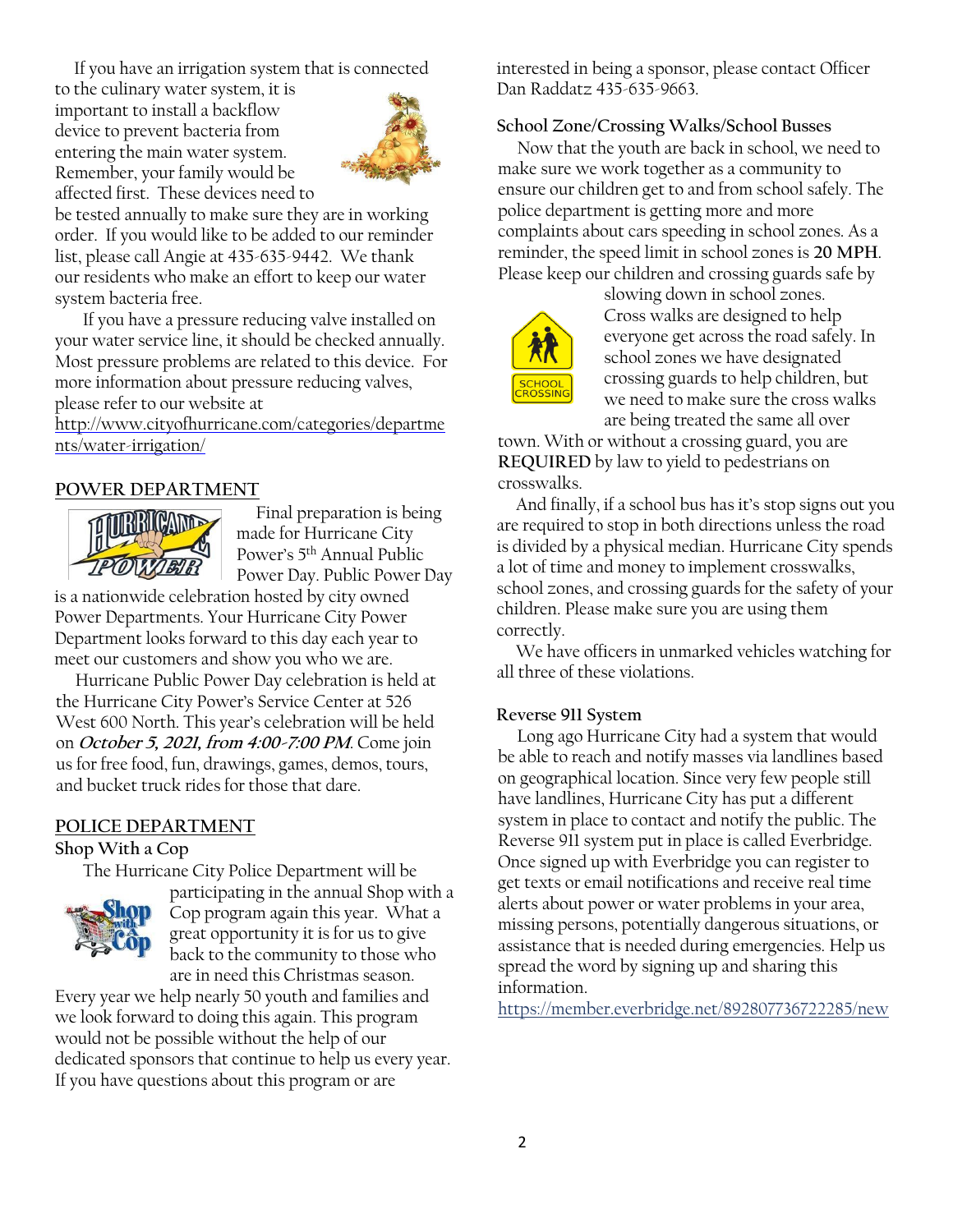# **Anonymous Tip Line**



 The Hurricane City Police Department has an anonymous tip

line for non-emergencies, if you see something, say something. The phone number is 435-

635-7911, email is policetips@cityofhurricane.com. If it is an emergency, call 911.

# **Found Property Site**

The Hurricane City Police Department has a web site to help people find lost property. This site is open to the public and will be updated regularly with new listings. Please visit



<https://www.foundrop.com/organizations/134> [i](https://www.foundrop.com/organizations/134)f you have lost property.

# **Social Media**

Did you know that the Hurricane City Police Department has a Facebook and a Twitter page? We post press releases, upcoming events, new city ordinances, upcoming jobs within the department and so much more. Check us out!

# **RECREATION DEPARTMENT**

## **See A Need, Fill A Need**

 "See A Need, Fill A Need" has been the goal and vision of the Recreation Department for many years in our community. In an effort to accomplish this goal, the Hurricane City Recreation Department works tirelessly to provide a wide variety of activities, leagues, programs, and special events. Our staff is knowledgeable, friendly, and passionate about the opportunity to provide the highest quality of recreational services for all community members. As we approach the Fall season, many children and youth are participating in leagues and programs such

as Football, Cross Country, Golf, Tennis, Volleyball, Tumbling, Art, Martial Arts, and Dance offered through the Hurricane City Community Center.



Participation in these activities allow children to make new friends, learn about teamwork and sportsmanship, and further develop their talents. Perhaps, of greatest importance is the opportunity for each individual to be physically active, which is such an important component to the physical and emotional health and well-being of each child. Some may not be aware that Adaptive

Recreation is offered for children with disabilities and/or special needs. If you are not taking advantage of our services, we encourage you to do so. Children of all ability levels, ages 8 and older, are welcome to participate in our adaptive offerings.

 In addition to youth programming at the Hurricane City Community Center, a variety of opportunities are available to our adult population. Many adults enjoy participation in our Pickleball and Corn Hole Leagues, Group Exercise Classes, and Country Line Dancing. An adult Ballet Class is currently offered on a "drop in" basis for those that might have an interest.

 Registration and information about our Winter Recreation Leagues, Fitness Classes, and Programming are available online at https://www.hurricanerecreation.com/. Community members are encouraged to visit us at the Hurricane City Community Center located at 63 South 100 West, Hurricane, Utah for assistance. Our phone number is 435-635-2609. We would love to hear from you!

# **Upcoming Events**

*Forthcoming information regarding these events will be listed at [www.hurricanerecreation.com](http://www.hurricanerecreation.com/) [.](http://www.hurricanerecreation.com/) Please check back with us!* 

- Hurricane Valley Christmas Tree Festival
- Hurricane City Christmas Tree Lighting
- The Hurricane Valley Symphony

# **The Hurricane Valley Choir**

Will be performing for the Holidays! When:



Time: 7:00 pm Where: Hurricane Fine Arts Building Price: FREE

Saturday, December 4th, 2021

 $35.55.50.66$ 

Come enjoy some uplifting, fun and peaceful music from your very own Hurricane Valley Symphony and Choir!

# **UTILITY DEPARTMENT**



Xpress Bill Pay is the only method approved by Hurricane City for online payments. You can link a single account or multiple accounts together. There is no fee associated with payments on this site.

 Using any other online payment system may result in additional fees and charges as well as delays in receiving your payment. If you have any questions about which service you are using, please contact the Utility Office at 435-635-2811 extension 4.